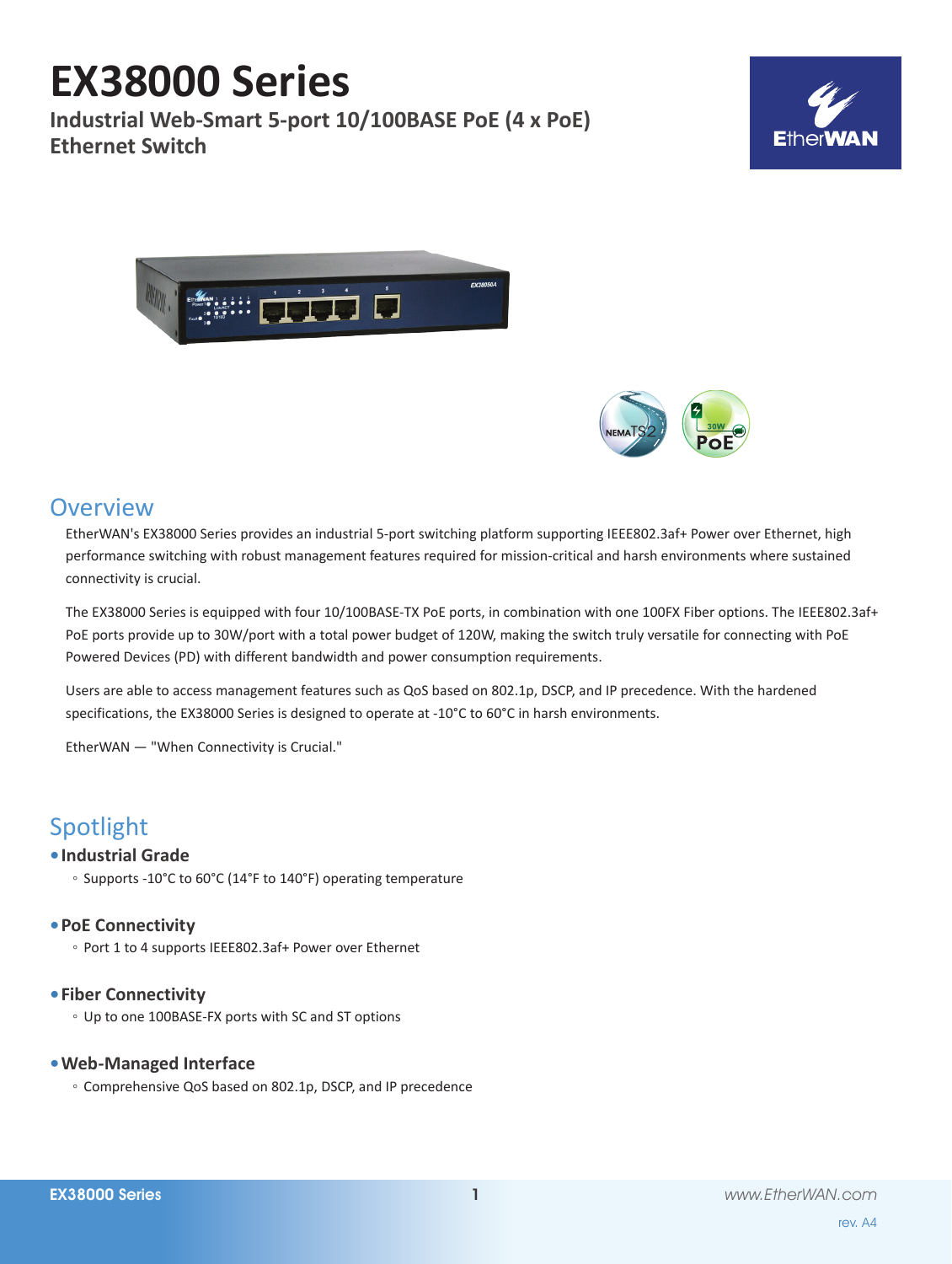# Hardware Specifications

### **Technology**

#### **Standards**

- • IEEE802.3 10BASE-T
- • IEEE802.3u 100BASE-TX/100BASE-FX
- • IEEE802.3af Power over Ethernet
- • IEEE802.3x Full duplex and flow control

#### **Forward and Filtering Rate**

- 14,880pps for 10Mbps
- 148,810pps for 100Mbps

# **Packet Buffer Memory**

• 512K bits

#### **Processing Type**

- • Store-and-Forward
- Auto Negotiation
- • Half-duplex back-pressure and IEEE802.3x full-duplex flow control
- • Auto MDI/MDIX

#### **Address Table Size**

• 1024 MAC addresses

#### **Power**

#### **Input**

• Redundant power inputs: Terminal Block: 47 - 57VDC DC Jack: 47 - 57VDC

#### **Power Consumption**

- • Device: Max. 10W (without PoE)
- PoE power budget (depends on power input): 120W Max.

#### **PoE Power Output**

- Port 1 to 4
- $\bullet$  IEEE802.3af+: up to 30W/port, 47 57VDC, 600mA Max.

#### **Protection**

- Reverse polarity protection
- • Overload current protection

#### **Mechanical**

#### **Casing**

- • Metal case
- • IP30

#### **Dimensions**

• 200mm (W) x 134.3mm (D) x 35mm (H) (7.87" (W) x 5.29" (D) x 1.38" (H))

#### **Weight**

• 0.8Kg (1.76lbs.)

#### **Installation**

• Desktop, Wall, or DIN-Rail mounting

#### **Interface**

#### **Ethernet Ports**

- 10/100BASE-TX: 5 or 4 ports
- 100BASE-FX: 0 or 1 ports

#### **LED Indicators**

- Per Unit:Power 1,
	- Power 2,
		- Power 3 (Green),
	- Fault (Red)
- Per Port: Link/Activity (Green)

#### **Alarm Contact**

• One relay output with current 1A @ 250VAC

#### **Environment**

#### **Operating Temperature**

• -10°C to 60°C (14°F to 140°F) Tested @ -20°C to 70°C (-4°F to 158°F)

#### **Storage Temperature**

• -40°C to 85°C (-40°F to 185°F)

### **Ambient Relative Humidity**

• 5% to 95% (non-condensing)

#### **Regulatory Approvals**

- **ISO**
- Manufactured in an ISO9001 facility

#### **EMI**

**FCC Part 15B, Class A VCCI, Class A**

- **EN 61000-6-4**
- **EN 61000-3-2**
- **EN 61000-3-3**

#### **EN 55022 Class A**

#### **EMS**

#### **EN 61000-6-2**

- EN 61000-4-2 (ESD Standards)
- EN 61000-4-3 (Radiated FRI Standards)
- EN 61000-4-4 (Burst Standards)
- EN 61000-4-5 (Surge Standards)
- EN 61000-4-6 (Induced RFI Standards)
- EN 61000-4-8 (Magnetic Field Standards)

**Environmental Test Compliance**

**IEC 60068-2-6 Fc (Vibration)**

#### **IEC 60068-2-27 Ea (Shock)**

#### **FED STD 101C Method 5007.1 (Free fall w/ package)**

**Industrial Compliance**

#### **NEMA TS2**